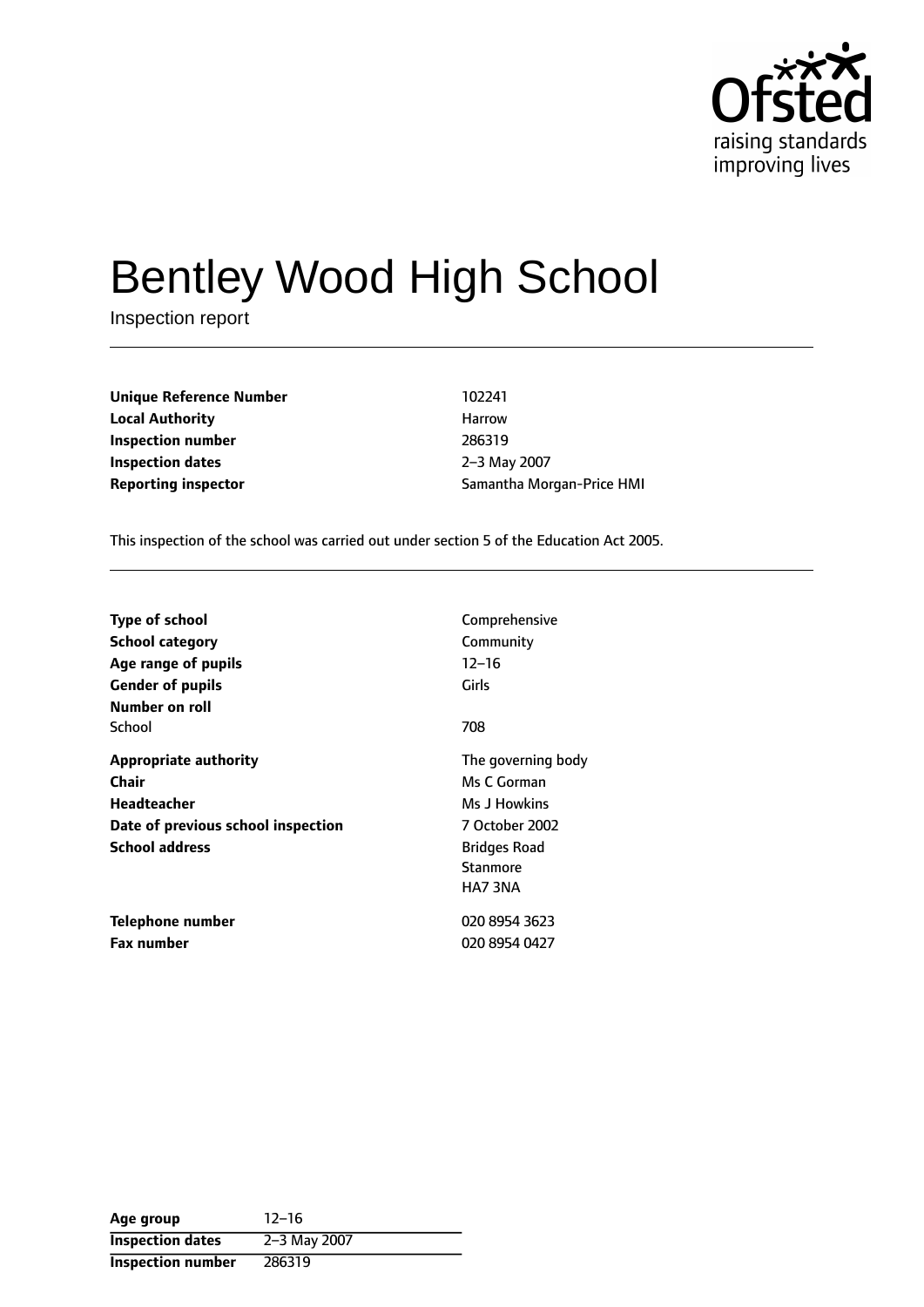.

© Crown copyright 2007

#### Website: www.ofsted.gov.uk

This document may be reproduced in whole or in part for non-commercial educational purposes, provided that the information quoted is reproduced without adaptation and the source and date of publication are stated.

Further copies of this report are obtainable from the school. Under the Education Act 2005, the school must provide a copy of this report free of charge to certain categories of people. A charge not exceeding the full cost of reproduction may be made for any other copies supplied.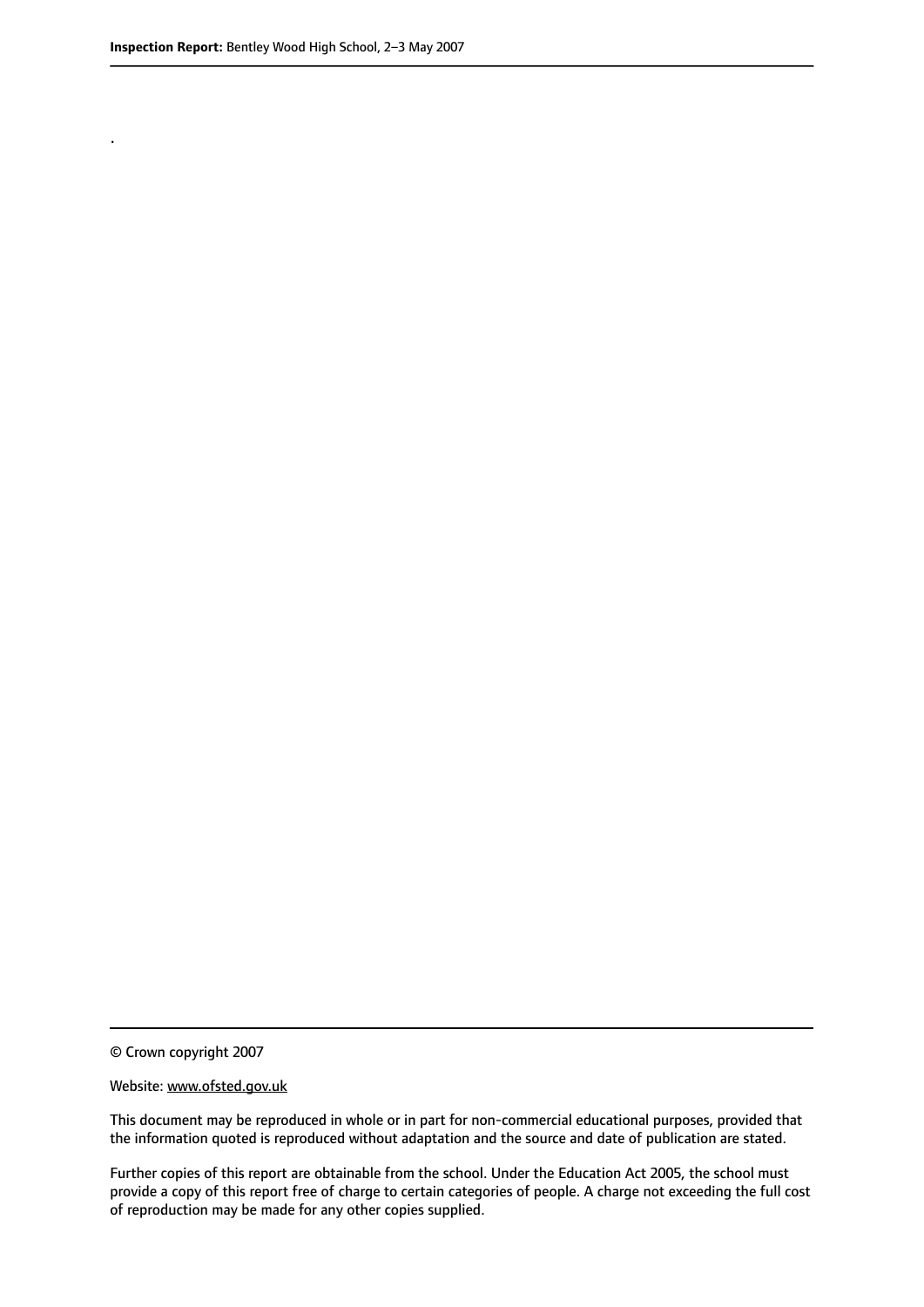# **Introduction**

The inspection was carried out by one of Her Majesty's inspectors and three Additional Inspectors.

# **Description of the school**

Bentley Wood High School is a 12 - 16 comprehensive that gained mathematics and computing specialist school status in 2005. This had involved the school working closely with its local community to provide mathematics and computing support. The school is smaller than most and is popular and oversubscribed. Pupils come from a wide variety of ethnic backgrounds. It has a lower than average percentage of pupils with learning difficulties and disabilities and a higher than average number of pupils joining and leaving the school. The proportion of pupils entitled to free school meals is high.

## **Key for inspection grades**

| Grade 1 | Outstanding  |
|---------|--------------|
| Grade 2 | Good         |
| Grade 3 | Satisfactory |
| Grade 4 | Inadequate   |
|         |              |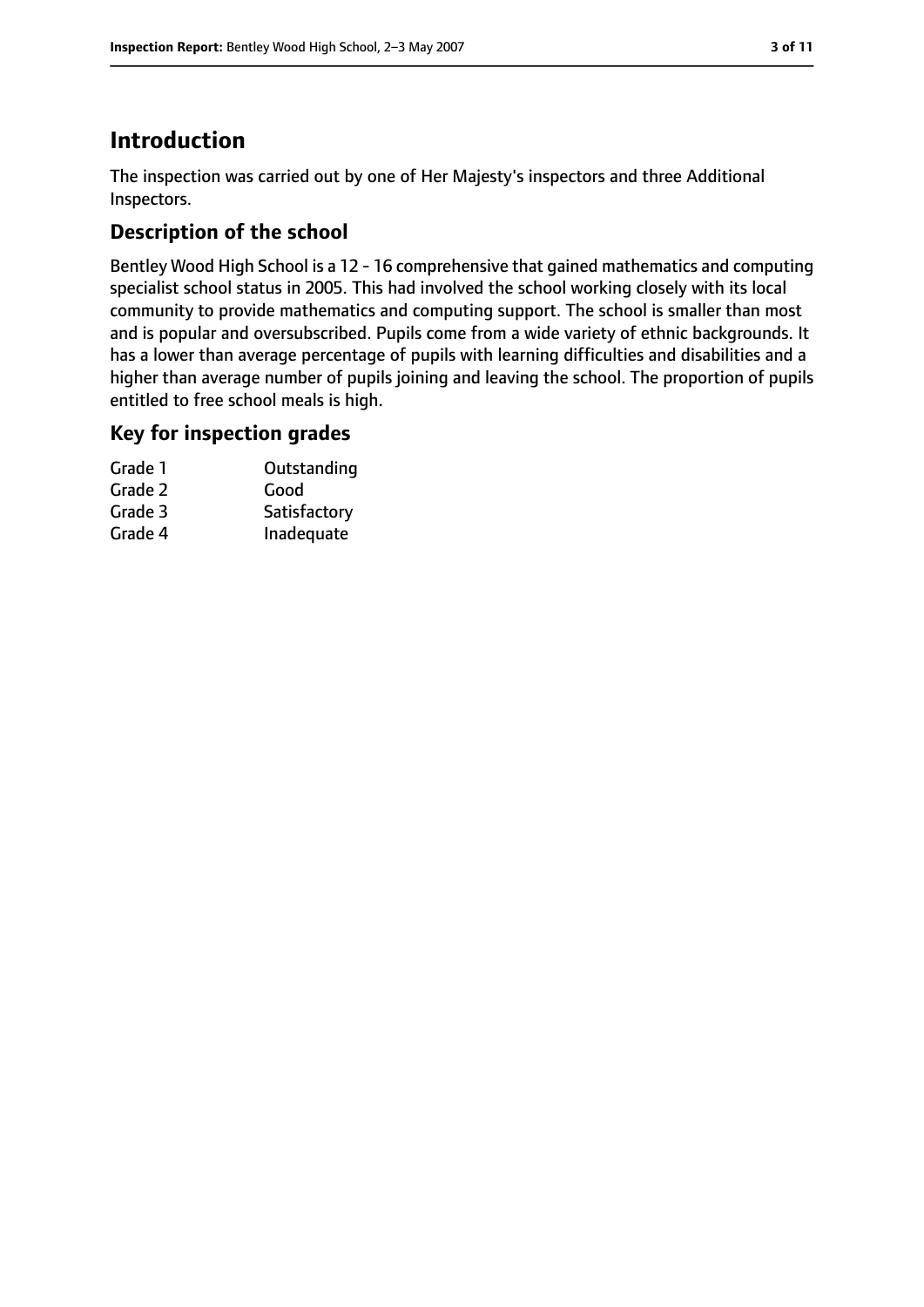# **Overall effectiveness of the school**

#### **Grade: 2**

This is a good school and improving school. Pupils' prior attainment on entry to the school is broadly average and they make good progress to achieve above average results in national examinations, particularly their GCSEs. All pupils achieve well because teaching and learning and the curriculum offered are good.

Teaching is good because it is characterised by effective planning and a variety of pupil activities which enable most pupils to achieve well. Relationships between teachers and pupils are very good and pupils have very positive attitudes to their learning. The effectiveness of pupil assessment varies between subjects and between teachers. As a result, some pupils are unsure of their attainment targets and what they need to do to improve. Higher attainers are not always consistently challenged to do their very best.

The curriculum effectively meets the varying needs of individuals, for example, the school provides an alternative curriculum for less able pupils. Through the subjects available and extra curricular activities, pupils have many opportunities to develop a range of skills that prepare them for their future economic well-being.

The majority of pupils study hard and behave well. Pupils' personal development is good, due in part to good care, guidance and support but also because of the pupils themselves. They are well motivated and engage fully in the life of the school. The contribution pupils make to their local community is outstanding.

Within the school there is a strong focus on learning. The school undertakes regular self-evaluation resulting in effective improvement planning. As a result, standards have continued to rise over the past three years. However, monitoring of performance at departmental level is not always consistent. The school works well with a range of partners to support the achievement and well-being of its pupils. This has been enhanced by its specialist status which enables the school to provide a range of opportunities in computing and mathematics for the community; including pupils in middle schools. Partnerships with parents are effective and they have a positive view of the school's work. Progress made since the last inspection is good because all the issues have been addressed and standards have continued to rise. The school demonstrates a good capacity to improve.

#### **What the school should do to improve further**

- Improve the effectiveness of pupil marking and target setting so that they know how to improve
- Ensure that all departments check the quality of their work regularly

# **Achievement and standards**

#### **Grade: 2**

Achievement and standards are good overall, maintaining the school's rising trend. The school has taken appropriate actions to improve standards. Pupils enter the school with broadly average standards. They are broadly average by the end of Year 9 and above average by the end of Year 11. Results in the national tests at the end of Year 9 are in line with the school's expectations and national averages.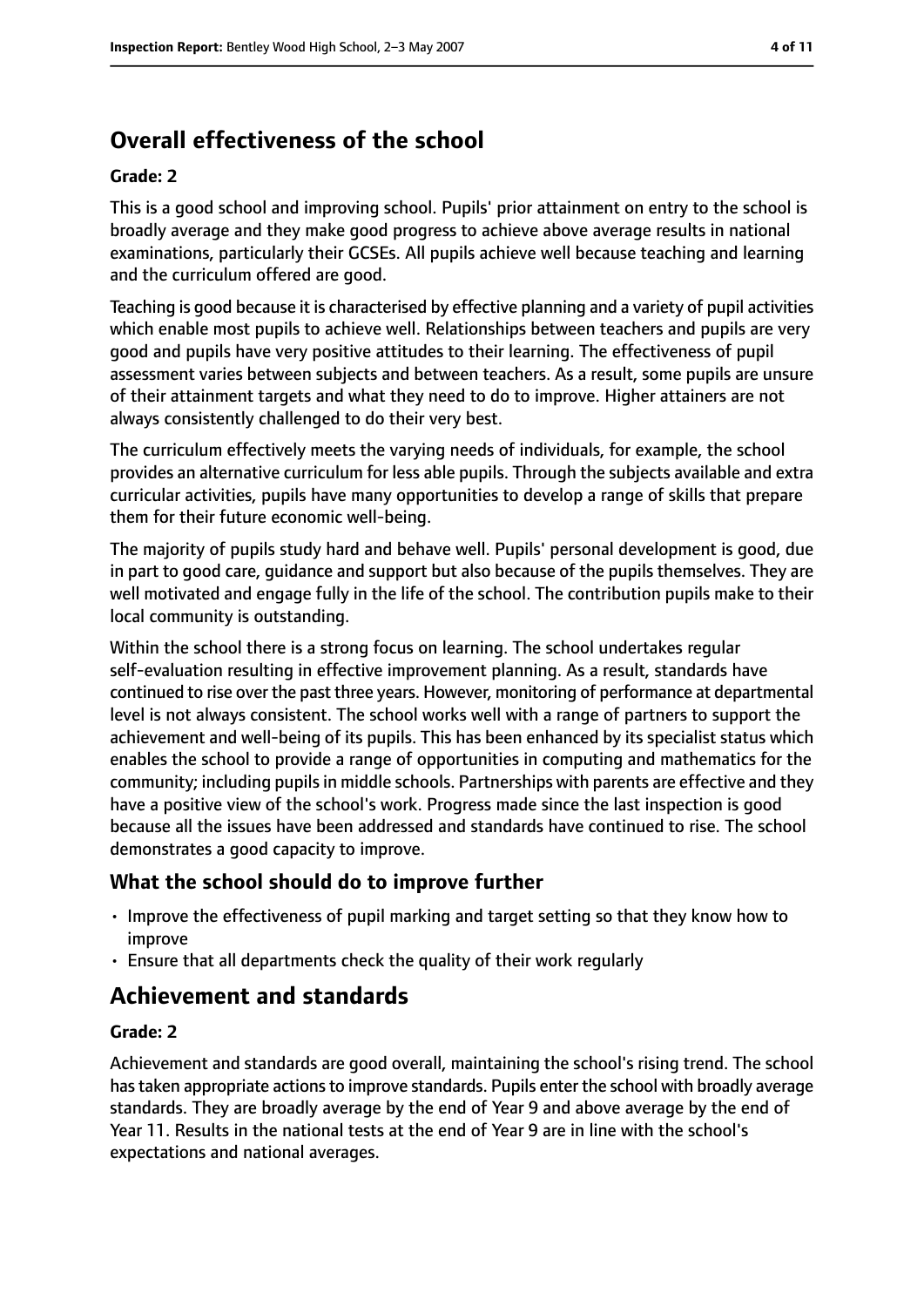Standards are rising at GCSE. In 2006 the school gained its best ever GCSE results in terms of the percentage of higher A\*-C grades gained by pupils, including English and mathematics. Results were well above the national average. The school's data shows that high standards are being maintained and that current Year 11 pupils are on course to achieve their challenging targets for 2007.

Between Years 8 and 11 pupils make good progress overall, including English and mathematics. There are no significant differences in rates of progress between different ethnic groups. Good support means that pupils with learning difficulties achieve as well as others.

# **Personal development and well-being**

#### **Grade: 2**

Personal development and well being are good because spiritual, moral, social and cultural development are promoted effectively through a programme of opportunities in tutorial time, assemblies, religious education and through 'wise words'. Most pupils have a good approach to healthy lifestyles readily accepting the healthier regime in the school canteen, and participating regularly in physical activity. Pupils say they feel safe in school, and that bullying and racism are very rare. Pupils feel happy to approach adults and trained peer listeners for support. This system of support is well- established and considered very effective by pupils.

Pupils' behaviour is good. They show positive attitudes to their learning and each other. Attendance is satisfactory and improving. Pupils make an outstanding contribution to the school and local community. The school council and sports council involve large numbers of pupils in arranging special events for the whole school like sports day and red nose day collections. Pupils give language lessons in partner middle schools and share their talents in music and dance with the local community. The development of these personal and social skills together with good basic skills in literacy and numeracy contribute to good preparation for future economic well-being.

# **Quality of provision**

# **Teaching and learning**

## **Grade: 2**

Teaching and learning in the school are good. Teachers have good relationships with learners, and good subject expertise. They plan lessons well so that varied activities enable learners to make good progress. Pupils enjoy their work and take pride in it. Those with learning difficulties and/or disabilities receive good help from learning support staff. In good lessons, pupils work productively responding well to opportunities to participate actively. Pupils use resources such as information and communication technology (ICT) and fieldwork effectively. In satisfactory lessons pupils' attention sometimes wanders because tasks do not always stretch higher attaining pupils including the gifted and talented.

Much marking is constructive and helpful, but it is variable. In good lessons pupils work is marked regularly so that they can learn from their mistakes. Teachers set targets for improvement and pupils are encouraged to monitor their own progress. In a few lessons pupils do not always know how they are doing or what they need to do to improve their work.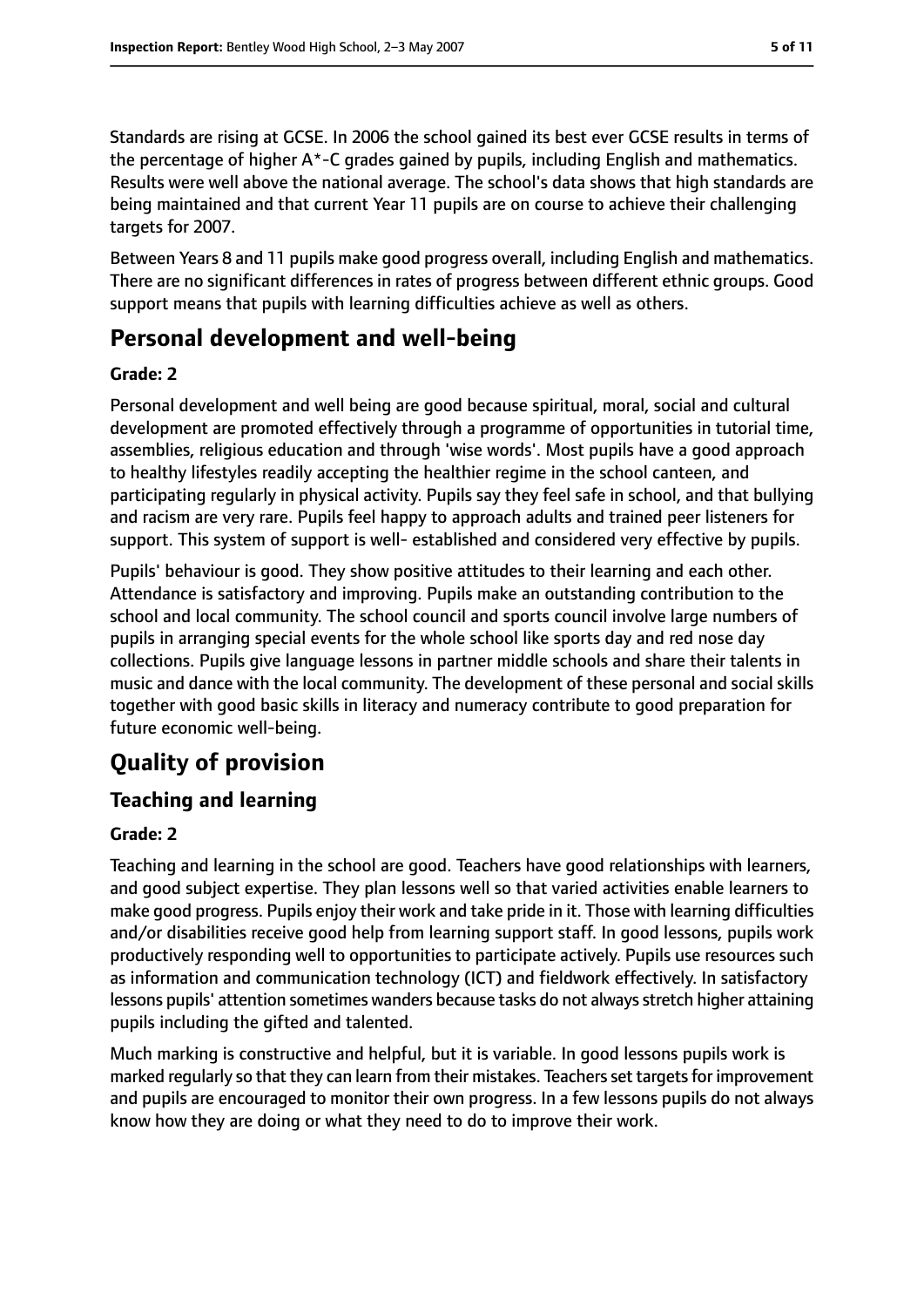## **Curriculum and other activities**

#### **Grade: 2**

The curriculum is good because it is broad and relevant to the range of pupils' needs. Gifted and talented pupils have access to a good range of enrichment activities which are provided in partnership with other schools. The 'alternative curriculum' provides good vocational opportunities for some pupils at college, along with additional support. Personal, social, citizenship and health education effectively promotes the development of a healthy lifestyle. Good use is made of themed days to extend awareness of the world of work.

The curriculum is enriched with regular visits and activities outside the school day. These include a good range of cultural and sporting pursuits. The mathematics and computing college status is developing well, creating opportunities for pupils to use computers across subjects. Over half of pupils take a course in statistics which supports their course-work in other subjects. There is an effective approach to the development of literacy and numeracy skills in other subjects. For example, pupils were reminded about skimming and scanning a printed pamphlet in a health education lesson on drugs.

#### **Care, guidance and support**

#### **Grade: 2**

The care, guidance and support of pupils are good. Pastoral arrangements are very effective at all stages. As a result, the school is a safe and orderly community where pupils feel secure, and are able to access the help and advice they need. Very effective systems are in place to support vulnerable pupils. The school's behaviour mentoring scheme for Year 9 is very effective in improving behaviour for some and raising their achievement. Attendance is improving in response to strategies introduced which have included working more closely with parents. Pupils with learning difficulties and disabilities are very well supported by close links between home and school and with outside agencies. They make very good progress in examinations and in basic skills as a result. School systems give good information to teachers on the targets for individual pupils in their subjects. The use of these targets with pupils in the classroom and in marking is inconsistent between and within subjects. Some pupils do not receive a clear indication of the progress they are making and their next steps for improvement. Child protection arrangements and safeguarding procedures are securely in place and careful attention is paid to health and safety procedures.

# **Leadership and management**

#### **Grade: 2**

Leadership and management are good. The headteacher and the senior leadership team have made good progress in creating an effective learning environment. There are now strong systems in place for improving teaching, as well as monitoring subject performance. The senior leadership team demonstrates drive and enthusiasm for moving the school forward. The school identifies its own performance through self-assessment which is mainly accurate. Senior leaders monitor and support the work of middle managers extremely well. However, the monitoring undertaken by middle managers is not as effective in some departments. The school is aware of this and has plans in place to improve.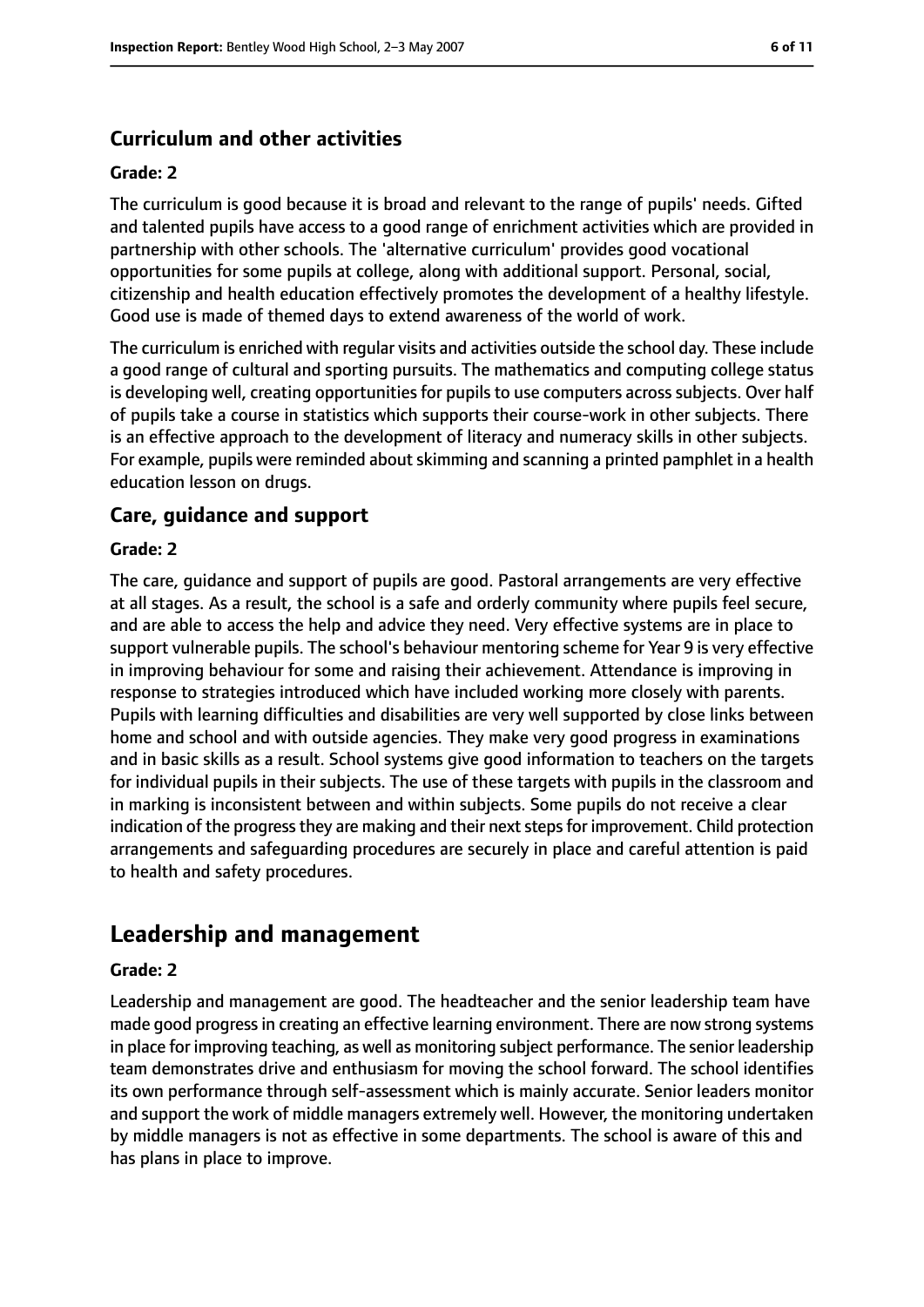The headteacher, governors and senior staff share a well-developed vision for the school's improvement. The school improvement plan is accurately linked to the needs of its pupils and reflects the school's care for their progress and well-being.

The governing body fulfils its role effectively and it represents the cultural diversity of the school's community. Financial management is effective and resources are effectively deployed. Managers fully support the continued professional development of staff which contributes to school improvements. The school has developed strong partnerships some of which have been as a result of its specialist status. The school is also an active member of the Harrow Collegiate which has developed much needed sixth form provision for pupils in Harrow.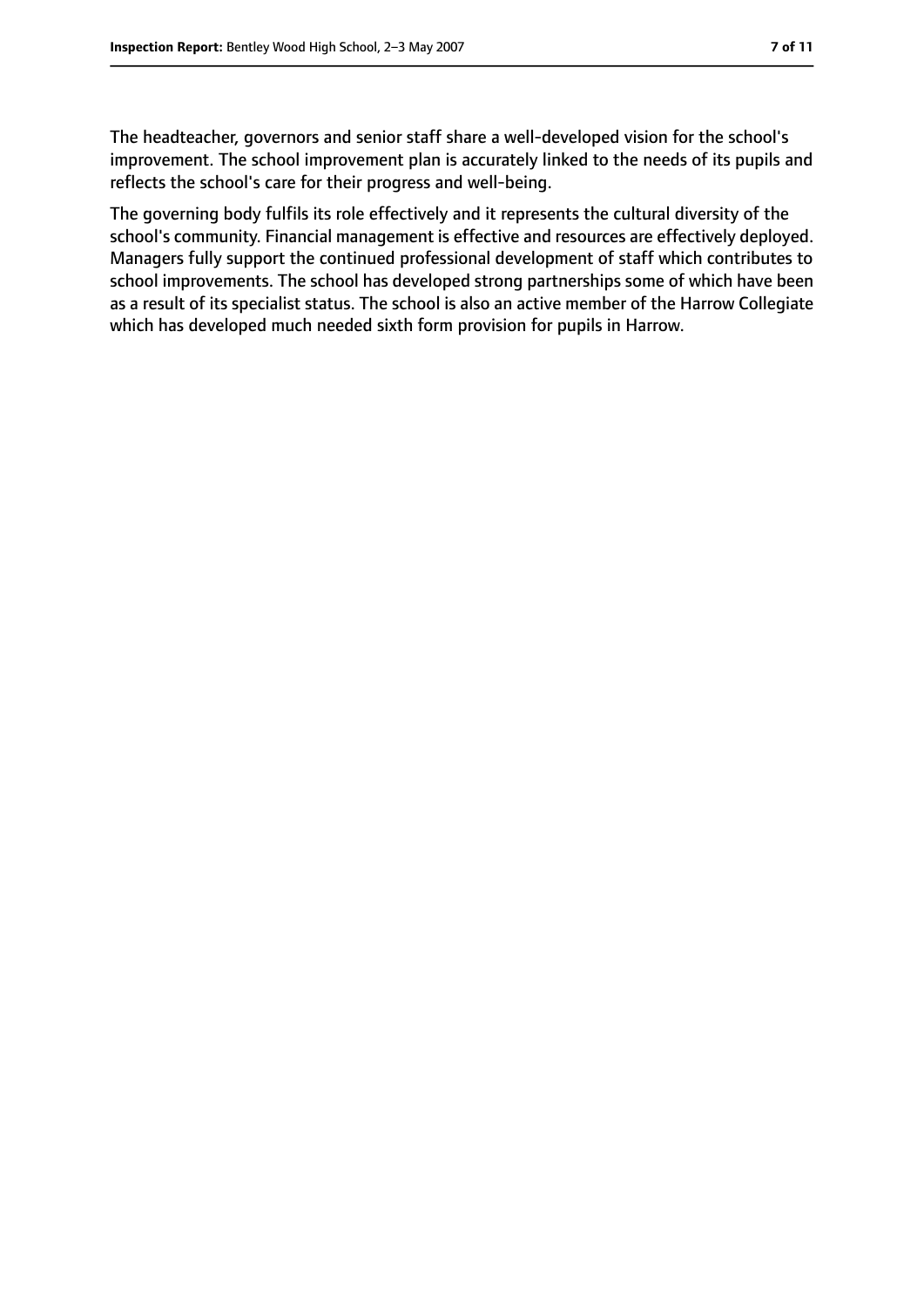**Any complaints about the inspection or the report should be made following the procedures set out in the guidance 'Complaints about school inspection', which is available from Ofsted's website: www.ofsted.gov.uk.**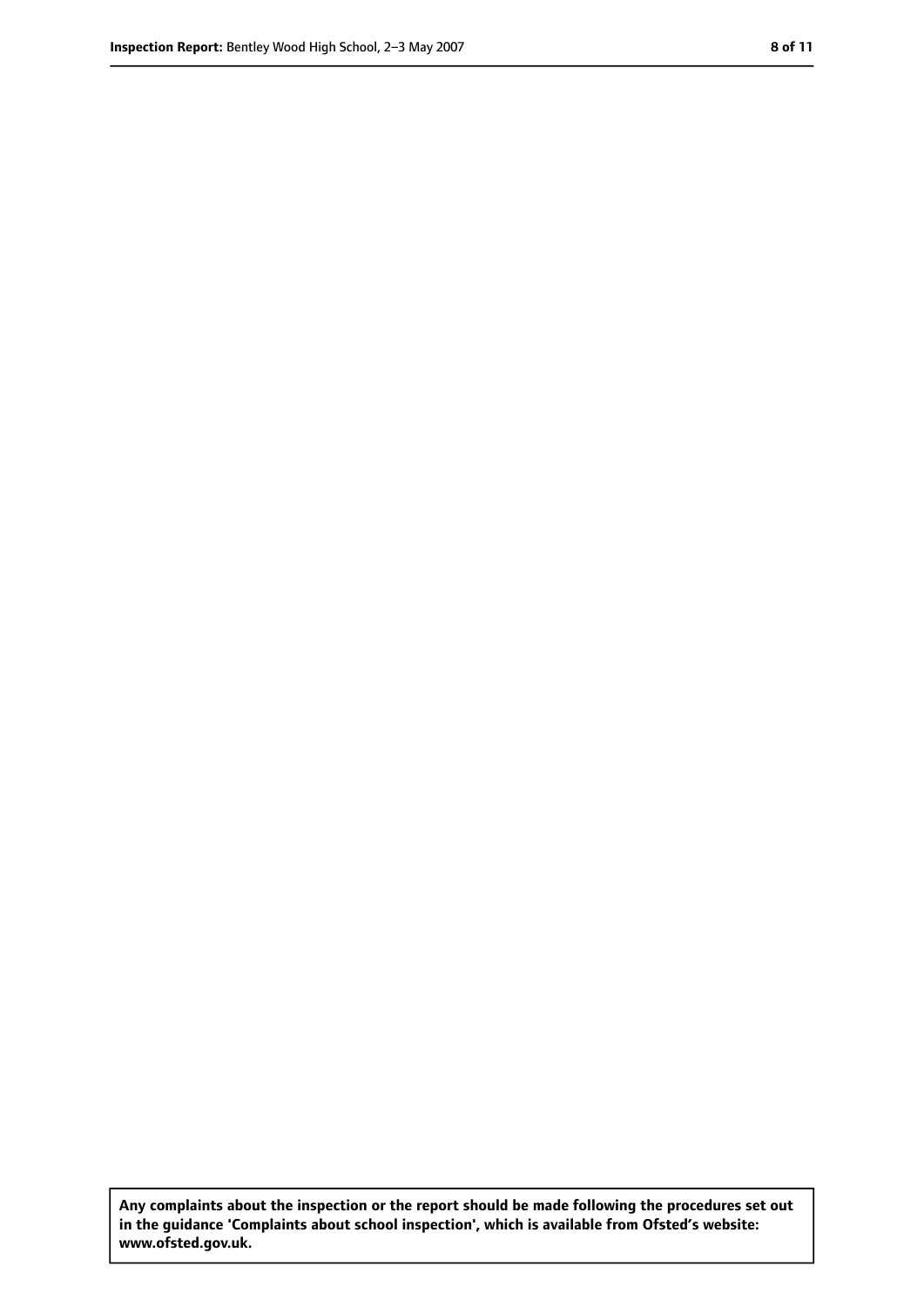#### **Annex A**

# **Inspection judgements**

| Key to judgements: grade 1 is outstanding, grade 2 good, grade 3 satisfactory, and grade 4 | <b>School</b>  |
|--------------------------------------------------------------------------------------------|----------------|
| inadeauate                                                                                 | <b>Overall</b> |

## **Overall effectiveness**

| How effective, efficient and inclusive is the provision of education, integrated<br>care and any extended services in meeting the needs of learners? |     |
|------------------------------------------------------------------------------------------------------------------------------------------------------|-----|
| How well does the school work in partnership with others to promote learners'<br>well-being?                                                         |     |
| The effectiveness of the school's self-evaluation                                                                                                    |     |
| The capacity to make any necessary improvements                                                                                                      |     |
| Effective steps have been taken to promote improvement since the last<br>inspection                                                                  | Yes |

## **Achievement and standards**

| How well do learners achieve?                                                                               |  |
|-------------------------------------------------------------------------------------------------------------|--|
| The standards <sup>1</sup> reached by learners                                                              |  |
| How well learners make progress, taking account of any significant variations between<br>groups of learners |  |
| How well learners with learning difficulties and disabilities make progress                                 |  |

## **Personal development and well-being**

| How good is the overall personal development and well-being of the<br>learners?                                  |  |
|------------------------------------------------------------------------------------------------------------------|--|
| The extent of learners' spiritual, moral, social and cultural development                                        |  |
| The behaviour of learners                                                                                        |  |
| The attendance of learners                                                                                       |  |
| How well learners enjoy their education                                                                          |  |
| The extent to which learners adopt safe practices                                                                |  |
| The extent to which learners adopt healthy lifestyles                                                            |  |
| The extent to which learners make a positive contribution to the community                                       |  |
| How well learners develop workplace and other skills that will contribute to<br>their future economic well-being |  |

## **The quality of provision**

| How effective are teaching and learning in meeting the full range of the<br>learners' needs?          |  |
|-------------------------------------------------------------------------------------------------------|--|
| How well do the curriculum and other activities meet the range of needs<br>and interests of learners? |  |
| How well are learners cared for, quided and supported?                                                |  |

 $^1$  Grade 1 - Exceptionally and consistently high; Grade 2 - Generally above average with none significantly below average; Grade 3 - Broadly average to below average; Grade 4 - Exceptionally low.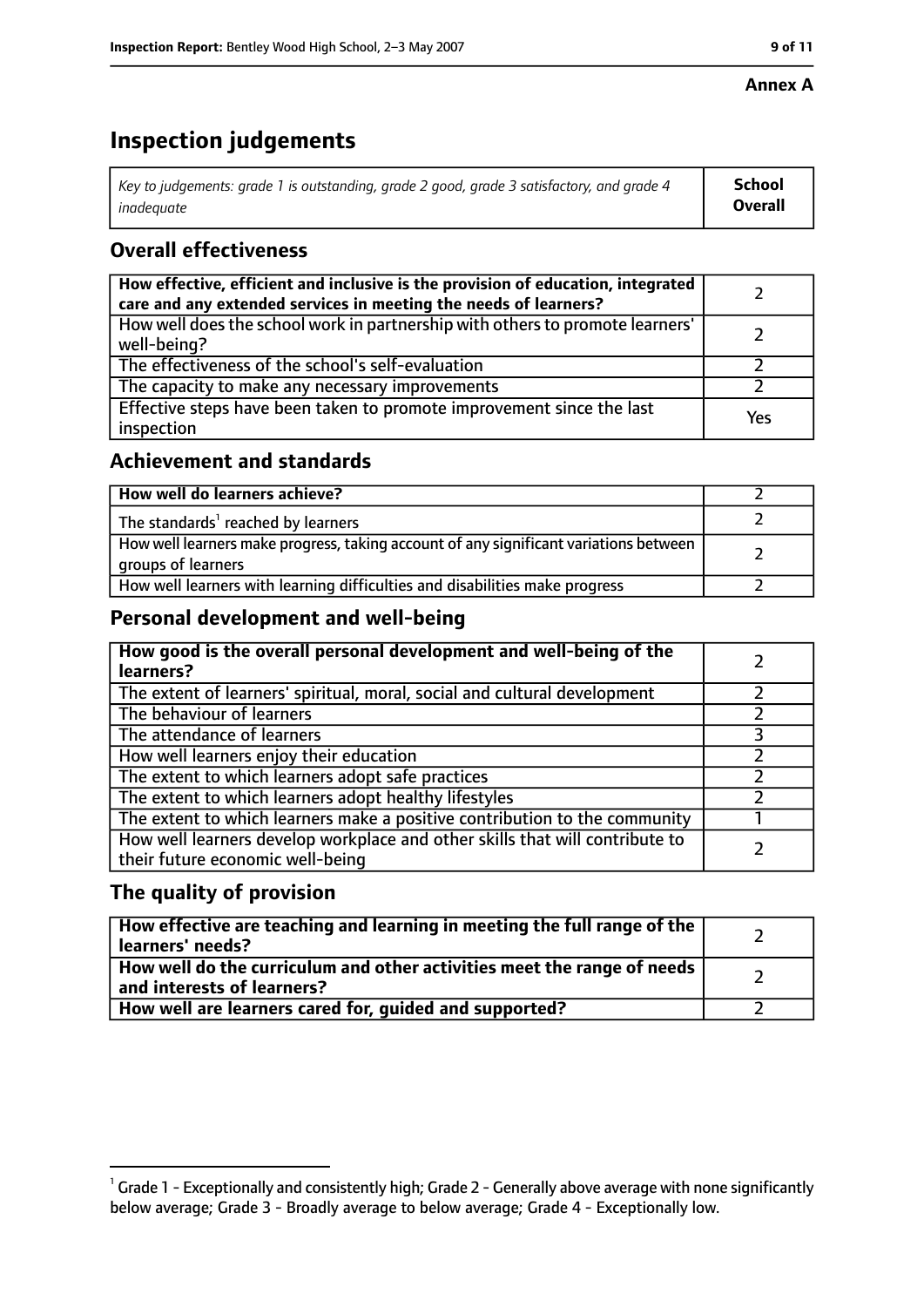# **Leadership and management**

| How effective are leadership and management in raising achievement<br>and supporting all learners?                                              |     |
|-------------------------------------------------------------------------------------------------------------------------------------------------|-----|
| How effectively leaders and managers at all levels set clear direction leading<br>to improvement and promote high quality of care and education |     |
| How effectively performance is monitored, evaluated and improved to meet<br>challenging targets                                                 |     |
| How well equality of opportunity is promoted and discrimination tackled so<br>that all learners achieve as well as they can                     |     |
| How effectively and efficiently resources, including staff, are deployed to<br>achieve value for money                                          | 2   |
| The extent to which governors and other supervisory boards discharge their<br>responsibilities                                                  | 2   |
| Do procedures for safequarding learners meet current government<br>requirements?                                                                | Yes |
| Does this school require special measures?                                                                                                      | No  |
| Does this school require a notice to improve?                                                                                                   | No  |